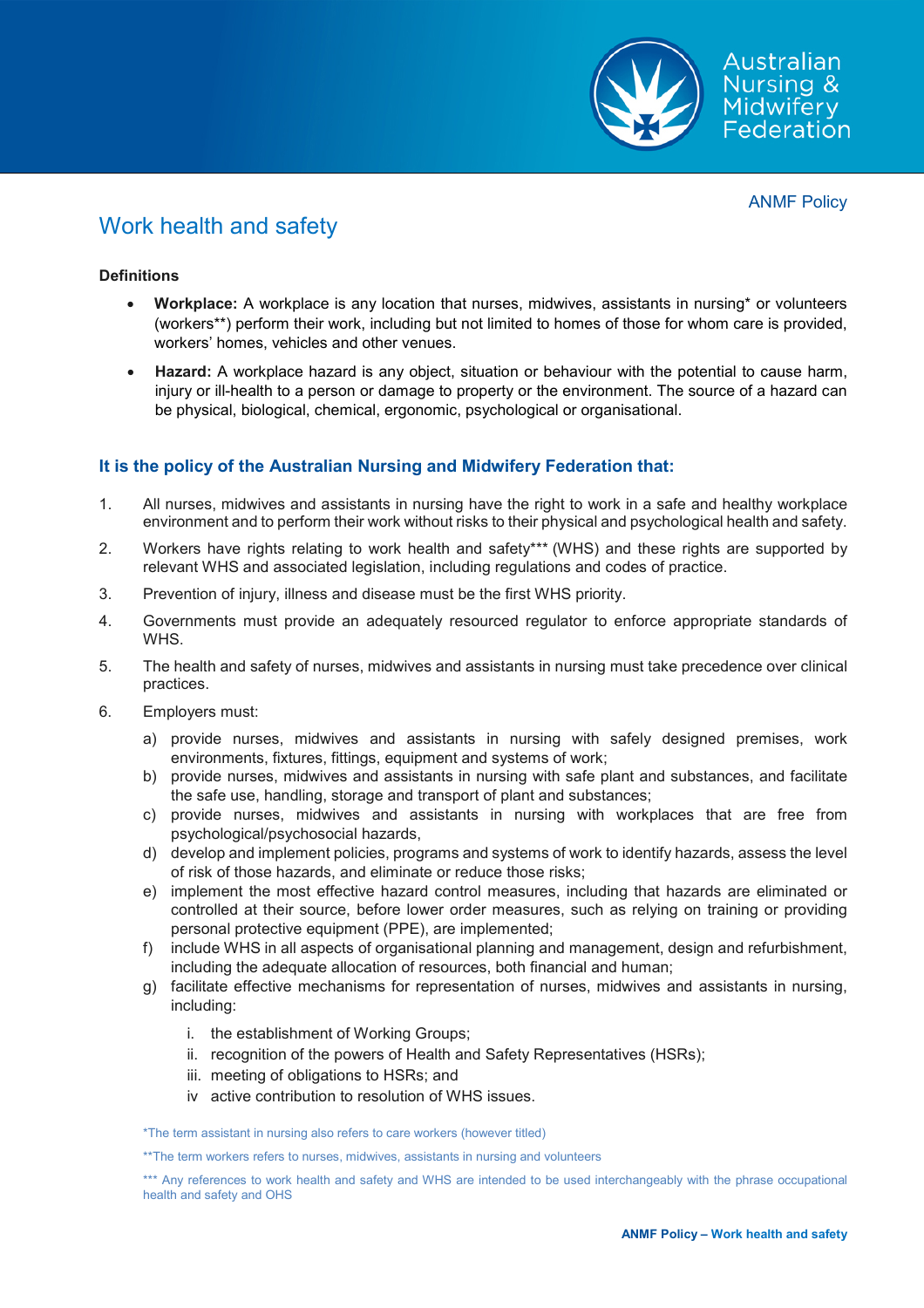

- h) comply with legislation and relevant guidance material;
- i) establish and maintain effective mechanisms for consultation with nurses, midwives and assistants in nursing;
- j) consult nurses, midwives and assistants in nursing in relation to of the hazards they are or may be exposed to at work, the risks associated with those hazards, and the measures taken by the employer to protect their health and safety;
- k) provide adequate information, instruction, education, training, staffing levels, skill mix and supervision so that nurses, midwives and assistants in nursing can perform their work safely;
- l) ensure that work health safety risk assessment is conducted in conjunction with clinical risk assessment;
- m) continuously evaluate risk management programs and risk control strategies for their effectiveness;
- n) train all levels of management in effective health and safety WHS management and their legislative obligations;
- o) allocate financial and other resources to support the promotion of WHS and facilitate continuous improvement in WHS practices;
- p) employ or engage persons who are suitably qualified to provide advice to the employer on the WHS of employees; and
- q) monitor the health of workers and workplace conditions as it relates to WHS.
- 7. Nurses, midwives and assistants in nursing must:
	- a) take reasonable care of their own health and safety and the safety of other persons (workers and others) who may be affected by their acts or omissions;
	- b) report to management any work related injury, illness or workplace hazard as soon as practical after becoming aware of it; and
	- c) cooperate with reasonable actions taken by their employer aimed at providing them with a safe and secure workplace, including observing policies and procedures.
- 8. Registered nurses and midwives in management and supervisory positions shall implement WHS policies and programs and support, facilitate and give due regard to WHS in their planning and decision making, incorporating consultative processes.
- 9. Nurses, midwives and assistants in nursing have a right to:
	- a) voluntary health screening and monitoring paid for by the employers for example, in relation to infectious diseases, chemicals and shift work, where they are exposed to known occupational hazards;
	- b) immunisation against infectious diseases at the employer's expense; and
	- c) confidential individual test results, which are not to be used to discriminate against them in their employment.

# **Consultation and representation**

- 10. Workers have a right to appropriate representation on WHS issues by electing their own HSRs and by participating in the WHS committee. In addition:
	- a) Training must be provided to HSRs by an employer when requested by an elected HSR, consisting of an initial training course and refresher training annually that is of their choice, industry specific (where possible), and paid for by the employer (including any costs associated with training, such as travel or accommodation); and
	- b) HSRs must be paid for the time that they are attending such training as though they were working.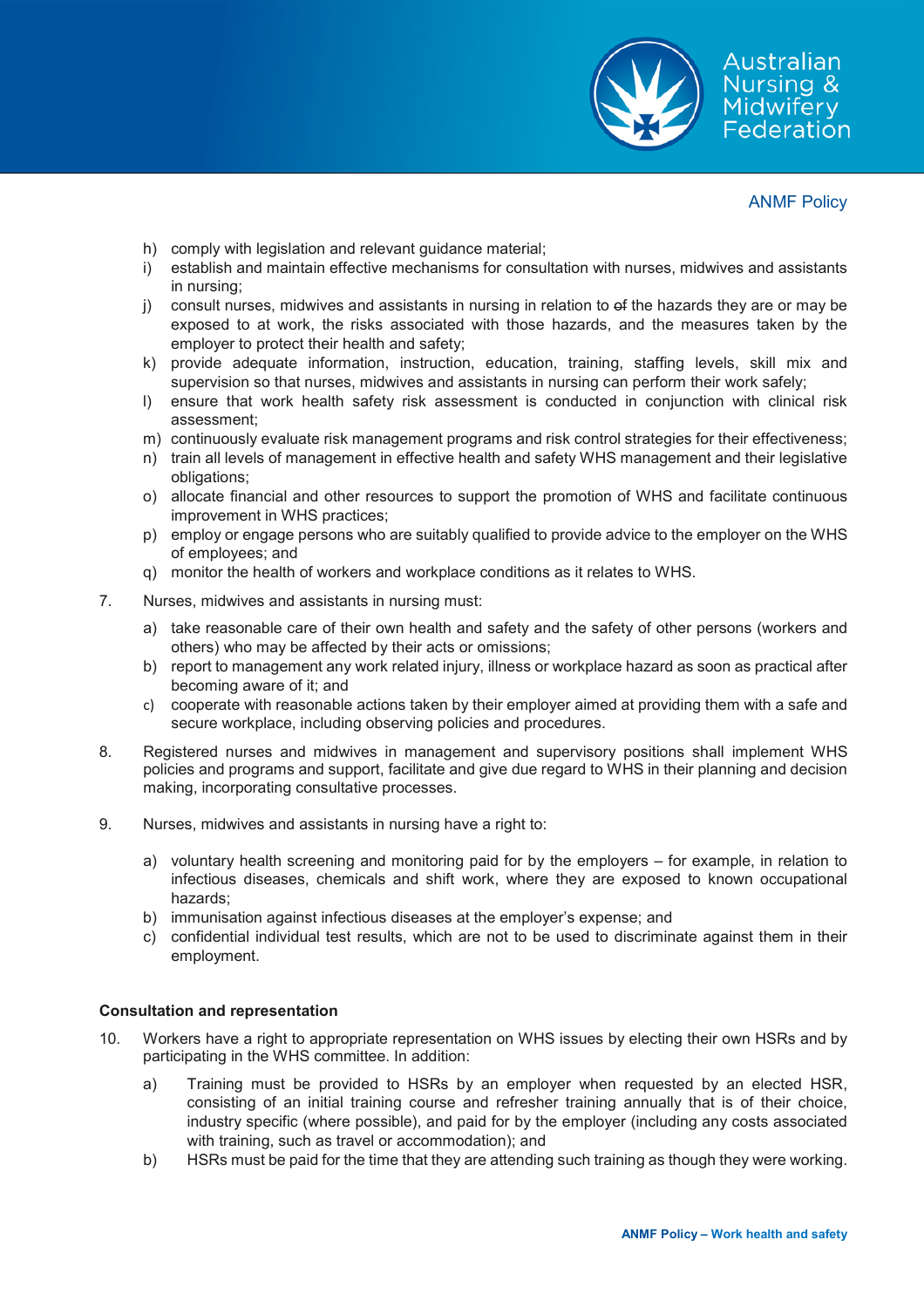

- 11. Consultation must occur with employee-elected HSRs and workers in relation to all matters that have or could have health and safety implications, including:
	- a) when risks to health and safety are assessed and when the assessment of those risks is reviewed;
	- b) when decisions are made about the measures to be taken to eliminate or control risks;
	- c) during the planning processes in relation to the redevelopment or refurbishment of existing facilities or the building of new facilities;
	- d) when incidents are being investigated by an employer;
	- e) when deciding appropriate WHS consultation mechanisms and structures;
	- f) prior to making any changes to systems of work including staffing and skill mix;
	- g) when developing or reviewing WHS related policies and procedures.
- 12. Workers are encouraged to participate in ensuring their workplaces are safe and healthy by nominating to vacant HSR positions, and participating as workplace WHS committee members where these roles are provided for in state/territory legislation. HSRs must be able to, among other things, do any of the following:
	- a) be involved in the development of policies and planning for change that may impact on the health and safety of workers;
	- b) inspect work areas;
	- c) seek assistance from any person whenever necessary, including union officials and other HSRs;
	- d) accompany an inspector during an inspection of a workplace;
	- e) require the establishment of a health and safety committee;
	- f) be involved in health and safety issue resolution processes;
	- g) issue a provisional improvement notice in the event that a hazard is not properly addressed by the employer;
	- h) contact the relevant work health and safety authority; and
	- i) direct that work ceases until adequate measures are taken to protect the health and safety of employees.
- 13. Workers who are HSRs should participate in workplace WHS committees. In workplaces where such committees do not exist, employees should request that the employer establishes such a committee. Workplace health and safety agreements should establish standards which emphasise joint commitment to WHS. Employers must have legislated obligations to assist HSRs in performing their legislated volunteer roles. Employers must do this by ensuring that they have sufficient facilities and time for WHS activities including the capacity and means to assist the consultation with their work groups.
- 14. The ANMF recognises the significant influence and benefit of ensuring that HSRs and Job Representatives/Delegates are involved and engaged in the WHS outcomes at a workplace, and support and promote dual roles, cooperation and networking between HSRs and Job Representatives/Delegates, in particular to deal with issues such as stress, workloads / staffing, fatigue, equipment, occupational violence and aggression, facilities and amenities, and other WHS issues.
- 15. Nurses, midwives and assistants in nursing making a WHS complaint or taking part in WHS activities must not be dismissed, harassed or victimised, nor have their employment altered, as a result of their actions.
- 16. Nurses, midwives and assistants in nursing have a right to request assistance from their union or other person or organisation to resolve work health and safety issues.
- 17. Unions should be able to initiate prosecutions for breaches of WHS legislation.

#### **Hazardous manual tasks**

- 18. All nurses, midwives and assistants in nursing have the right to work within a workplace where:
	- a) hazardous manual tasks are eliminated or minimised as far as reasonably practicable;
	- b) the layout and design of the facility, furniture, fixtures and fittings are conducive to safe manual handling work practices;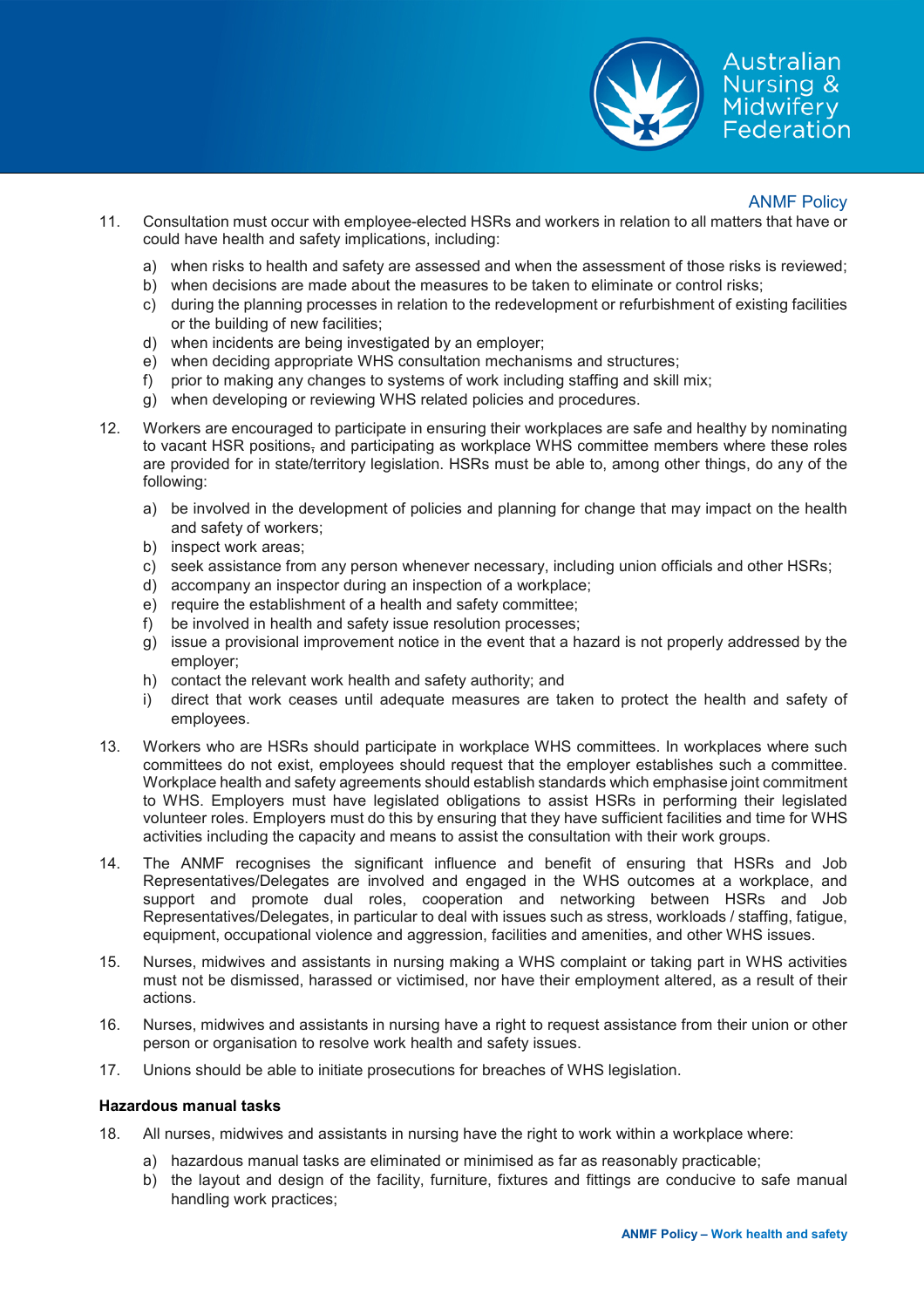

- c) appropriate manual handling equipment, aids and furniture are available and maintained in good order;
- d) adequate staff ratios and skill mix are in place to facilitate safe manual handling work practices;
- e) training in the identification of hazardous manual tasks, the conduct of risk assessment and development of safe work practices is provided;
- f) nurses and midwives have input into the design and purchase of suitable equipment for safe manual handling purposes that meets the needs of patient care including patients with bariatric needs; and
- g) nurses and midwives have input into any changes to the workplace, work environment, furniture, fittings and equipment, work policies, procedures and practices or training relevant to manual handling practices.

### **Protection from infectious diseases**

19. Infectious diseases are caused by infectious agents and can be passed from one person or animal to another. Transmission can occur directly (through contact with bodily discharge), indirectly (for example, by sharing a drinking glass) or by means of vectors (such as mosquitoes). They are caused by bacteria, viruses, parasites or fungi or their toxic products. Examples of infectious diseases include coronavirus, hepatitis, AIDS, malaria, influenza and chickenpox.

All workers have the right to be protected from infectious disease. This protection includes:

- a) effective controls including (PPE);
- b) sharps products which are of safe design and protect nurses and midwives during their use, such as the use of needleless systems and retractable needles wherever possible;
- c) vaccination for infectious diseases where vaccines are available;
- d) workplaces having appropriate ventilation and air movement management systems;
- e) workplaces having appropriate cleaning and sanitising of surfaces;
- f) where necessary, infection control measures are designed to ensure appropriate movement and placement of people and equipment to minimise the risk of spread of infection (for example ingress and egress to rooms and buildings, spacing of workstations, and maintaining physical distance);
- g) the mandated use of P2/N95 masks for all care provided where the person is suspected or confirmed to have COVID-19; and
- h) mandated training and fit-testing in the use of masks provided to nurses, midwives and assistants in nursing, in accordance with Australian Standard (AS/NZS1715:2009).
- 20. Infection control policies and protocols should address issues in relation to blood borne and airborne diseases.
- 21. All employers must adopt and enforce safe practices for the handling of blood and body fluids by providing education, policies and resources to nurses, midwives and assistants in nursing, and applying standard and additional precautions for handling of both blood and body fluids.
- 22. All employers must adopt and enforce safe practices for minimising the risk of transmission of airborne infectious diseases by providing education, policies and resources to nurses, midwives and assistants in nursing, and applying standard and additional precautions for the prevention and control of airborne infectious diseases.
- 23. Employers should involve nurses and midwives in the development of infection control policies, procedures and controls and ensure effective mechanisms are in place for policy implementation.
- 24. Employers must provide the necessary resources to enable staff to implement legislation, policies and procedures for effective infection control such as the use of standard and additional precautions.
- 25. Voluntary testing and immunisation (where available) should be offered and paid for by the employer as a preventative measure.
- 26. Health care practices should be based on scientific knowledge and evidence about disease transmission and levels of risk.